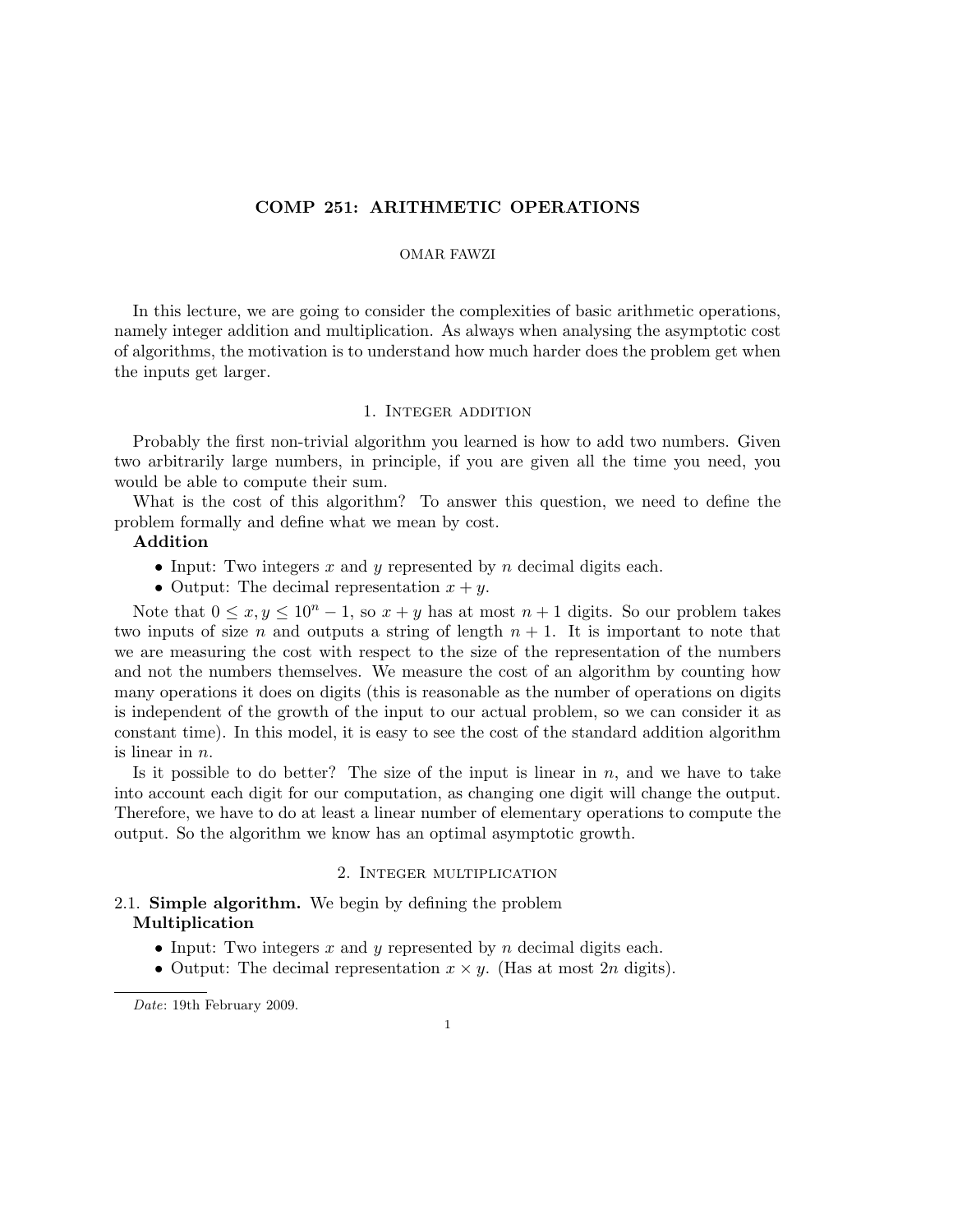#### 2 OMAR FAWZI

Our vague memories from elementary school says that multiplication is harder and longer than addition. Let us analyse the computational cost of the algorithm we used. Each digit of y gets multiplied with x, and this takes linear time in the size of x. As a result, the cost of this algorithm is quadratic in n (its running time is  $\Theta(n^2)$ ).

And we ask the same question, is it possible to do better? The same argument as the one used for addition tells us that we cannot hope for an algorithm that runs in less than  $\Theta(n)$ , but there is a huge gap between  $\Theta(n)$  and  $\Theta(n^2)$ . It turns out we can do much better.

2.2. Karatsuba's algorithm. In 1962, Karatsuba found an algorithm using divide and conquer whose running time is less than quadratic which was published in [2]. When we want to apply divide and conquer, we try to solve our problem using solutions of smaller instances of the problem. For this we decompose our input into the right  $n/2$  digits and the left  $n/2$  digits (we suppose that n is even for now), which can be written

$$
x = a + b \cdot 10^{n/2}
$$

$$
y = c + d \cdot 10^{n/2}.
$$

Then,

$$
x \times y = (a + b \cdot 10^{n/2})(c + d \cdot 10^{n/2}) = ac + (ad + bc) \cdot 10^{n/2} + bd \cdot 10^n.
$$

We need to compute

$$
z_1 = ac
$$
  
\n
$$
z_2 = ad + bc
$$
  
\n
$$
z_3 = bd.
$$

Remember that a, b, c and d are  $n/2$  digit numbers. A natural way to compute  $z_1, z_2, z_3$ is to compute the products (of numbers of size  $n/2$ ) ac, ad, bc, bd recursively and then compute  $z_2$  at the cost of an addition. This means that we reduced a multiplication of size n into 4 multiplications of size  $n/2$  plus some additions, which have linear cost. We can thus write a recurrence relation for the cost of this algorithm as follows

$$
T(n) = 4T(n/2) + \Theta(n).
$$

By the master theorem, the cost of the algorithm is  $T(n) = \Theta(n^2)$ , we get back the same quadratic running time. But there may be room for improvement, if we are able to compute the values  $z_1, z_2, z_3$  using fewer recursive calls. Remember that addition can be considered as free, as it only takes linear time, so given  $a, b, c, d$ , we want to compute  $z_1, z_2, z_3$  using as few multiplications as possible and as many additions as we need. If we compute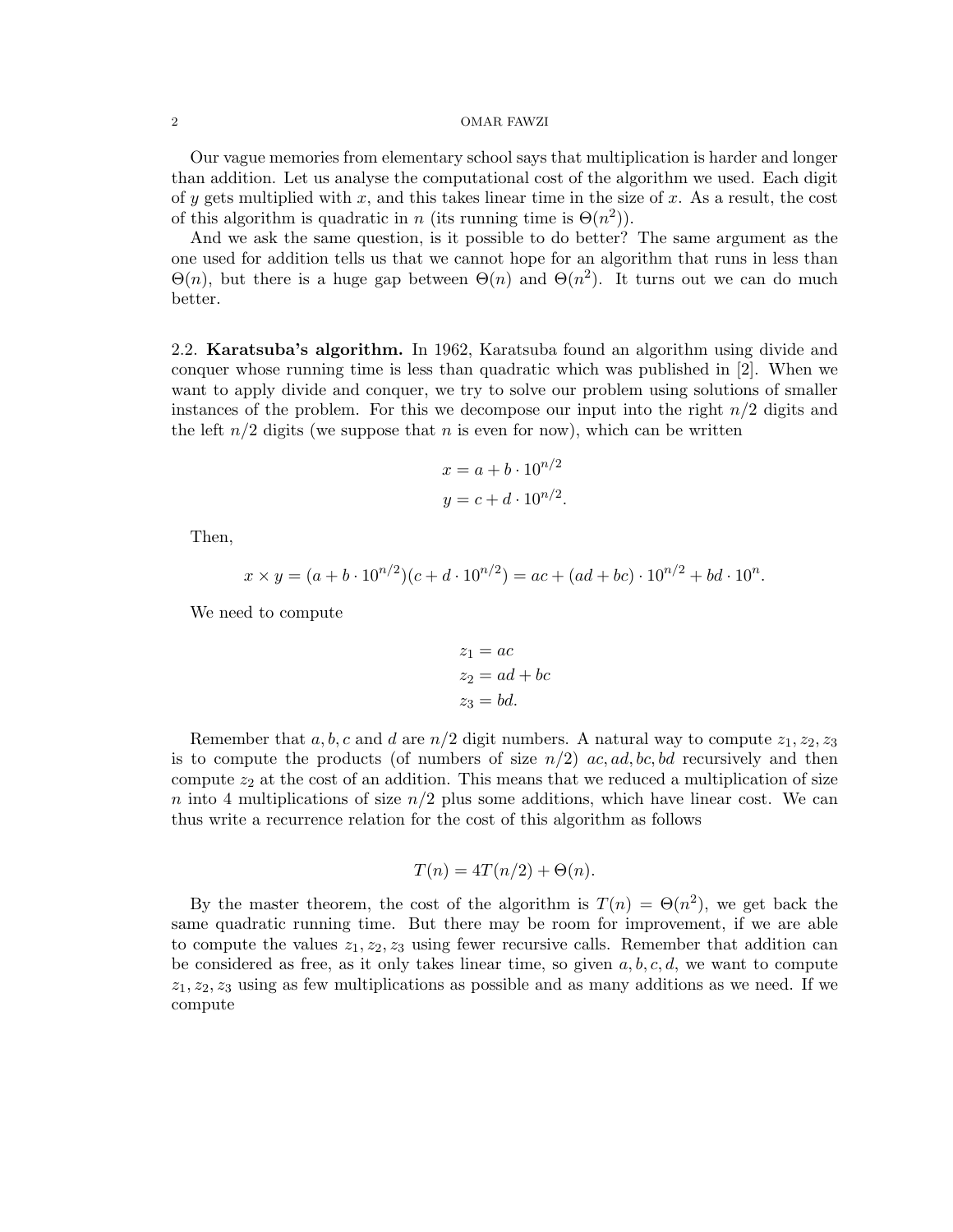$$
p_1 = ac
$$
  
\n
$$
p_2 = (a + b) \times (c + d)
$$
  
\n
$$
p_3 = bd
$$

we get

$$
z_1 = p_1
$$
  
\n
$$
z_2 = p_2 - p_1 - p_3
$$
  
\n
$$
z_3 = p_3
$$

You may argue that we only gained one operation, but as we apply the algorithm recursively, this reflects in the number of the recursive calls, and as a result in the exponent of the running time.

The algorithm can be written as follows:

 $FastMULT(x, y, n)$ 

- Pad x and y with leading 0's so that their size is  $2^k$ , where  $2^k$  is the smallest power of two larger than  $n$
- Return MULT $(x, y, 2^k)$
- MULT $(\alpha, \beta, m)$ 
	- If  $m = 1$ , return  $\alpha \times \beta$
	- Else
		- \* Decompose  $\alpha = a + b \cdot 10^{m/2}$  and  $\beta = c + d \cdot 10^{m/2}$
		- $\ast$  Compute  $p_1 \leftarrow \text{MULT}(a, c, m/2), p_2 \leftarrow \text{MULT}(a + b, c + d, m/2), p_3 \leftarrow$  $MULT(b, d, m/2)$
		- ∗ Compute z<sup>1</sup> ← p1, z<sup>2</sup> ← (p<sup>2</sup> − p<sup>1</sup> − p2), z<sup>3</sup> ← p<sup>3</sup>
		- ∗ Add 0's to compute  $z_2 \leftarrow z_2 \cdot 10^{m/2}, z_3 \leftarrow z_3 \cdot 10^m$

\* Return 
$$
z_1 + z_2 + z_3
$$
.

We argued the correctness of this algorithm, now we try to analyse the running time. MULT called with size n consists in 3 recursive calls to size  $n/2$ . Thus the running time  $T(n)$  of this algorithm on inputs of size *n* verifies

$$
(1) \t\t T(n) = 3T(n/2) + \Theta(n).
$$

By the master theorem, this gives  $T(n) = O(n^{\log_2 3}) = O(n^{1.585})$ , which is a big improvement over the simple quadratic algorithm. Moreover, the algorithm is quite simple to implement, and the hidden constants are small, so in practice you don't have to take too large number to see Karatsuba's algorithm beat the simple algorithm.

**Technical detail:** We did a small mistake in our algorithm, the product  $p_2 = (a + b) \times$  $(c+d)$  may be a product of  $n/2+1$ -digit numbers, as  $a+b$  may have  $n/2+1$  digits. We disregarded this minor issue as it leads to a more complicated recurrence relation. One way of solving this problem is to forget about the  $n/2+1$ st digit of  $a+b$  and  $c+d$  and add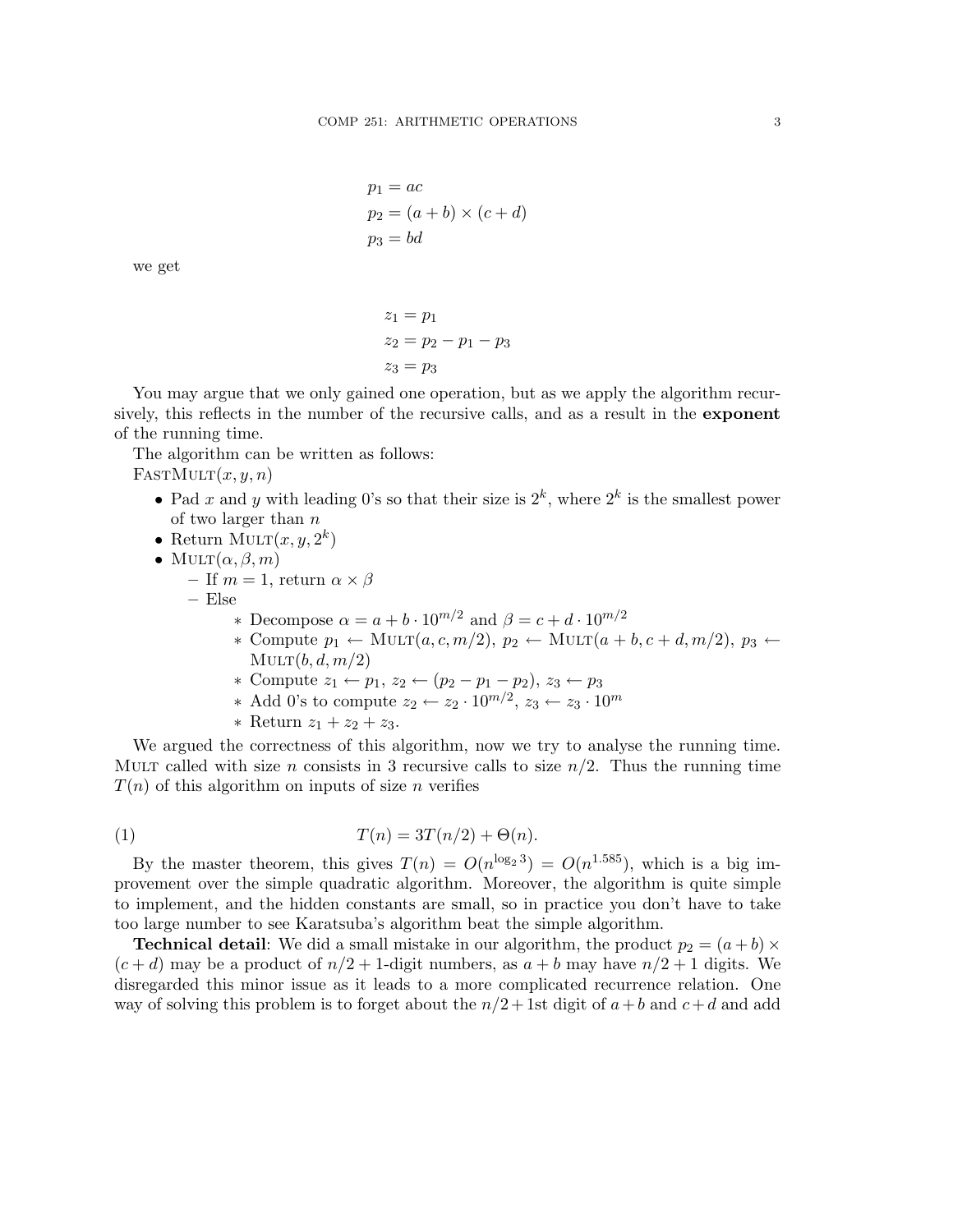#### 4 OMAR FAWZI

them separately. More precisely, if we write  $a+b = l_1 \cdot 10^{n/2} + r_1$  and  $c+d = l_2 \cdot 10^{n/2} + r_2$ . Then  $(a + b) \times (c + d) = l_1l_2 \cdot 10^n + (l_1r_2 + l_2r_1) \cdot 10^{n/2} + r_1r_2$ . Because  $l_1$  and  $l_2$  are digits, the first three terms can be computed in linear time, and the last one using a recursive call. For this modified algorithm, the recurrence relation 1 is correct, and we get the wanted running time.

2.3. Even faster multiplication with Fast Fourier Transform (FFT). There is still a gap between our lower bound  $\Omega(n)$  and this algorithm whose running time is  $\Theta(n^{1.585})$ . There is an algorithm for integer multiplication due to Schönhage and Strassen in [3] that runs in  $O(n \log n \log \log n)$ , but it is beyond the scope of this course. However, the ideas used are interesting, namely the use of FFT. In this section, we present the Fast Fourier Transform and how to apply FFT to polynomial multiplication.

Computer scientists usually say the main use of FFT is for polynomial multiplication, but it is at least equally useful to quickly compute Fourier transforms, as its name suggests. The ideas of the FFT algorithm date back to Gauss in 1805, who used it to interpolate trajectories of some asteroids, but it became popular after by Cooley and Tukey published an article [1] in 1965 describing the algorithm clearly. The reported story of this paper is that Tukey first came up with the idea to apply it to the detection of nuclear tests in the Soviet Union, and Cooley implemented the idea for a completely different problem: the analysis of 3d crystallographic data.

The history of the FFT already shows how diverse applications it may have. It is now heavily used in many domains, like digital signal processing, audio compression, polynomial multiplication... etc.

# 2.3.1. The Discrete Fourier Transform (DFT). Let us define the DFT. DFT

- Input: vector (signal) of real (or complex) numbers  $x[0], x[1], \ldots, x[n-1]$ .
- Output: vector of complex numbers

$$
\hat{x}[j] = \sum_{k} x[k]e^{-\frac{i2\pi jk}{n}}, 0 \le j \le n-1
$$

As you can see, the DFT uses complex numbers, so we list basic some facts about complex number.

Quick review of complex numbers:

- *i* is defined as  $i^2 = -1$ .
- A complex number  $z = a + ib$  where a and b are reals.
- $e^{ix} = \cos x + i \sin x$ , these points lie on the unit circle (see figure 1).
- The complex numbers  $e^{\frac{i2\pi j}{n}}$  for  $0 \le j \le n-1$  are called the *n*-th roots of unity.

2.3.2. Computing the DFT efficiently. The input vector is a sequence of  $n$  real numbers. So, here, our unit will be a real number (in the previous sections, the unit was a digit). Consequently, we suppose that we can apply operations on real and complex numbers at unit cost, so we measure the cost by the number of complex operations used by our algorithm, this measure is sometimes called the arithmetic complexity.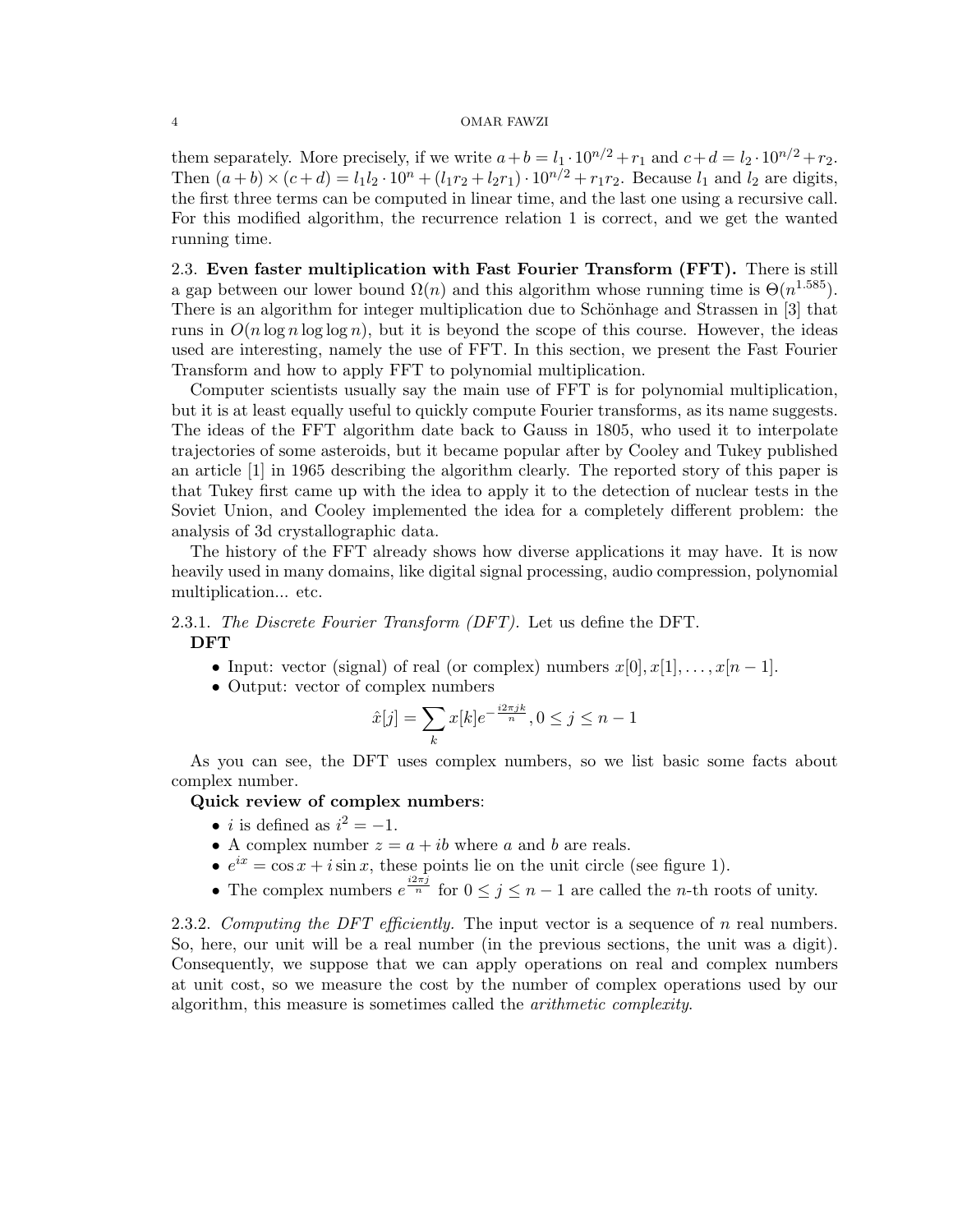

Figure 1. The complex unit circle (figure taken from Wikipedia article on Euler's Formula)

The simplest way of computing the DFT would be to compute the elements  $\hat{x}[j]$  of the vector one by one. This gives an algorithm whose cost is  $\Theta(n^2)$ .

The main idea is to observe that the DFT of x can be computed from the DFTs of 2 vectors with half the size of  $x$  (in other words, find a divide and conquer approach). This can be seen by separating the elements of  $x$  of odd even and odd index, (we'll suppose that *n* is a power of 2,  $n = 2<sup>k</sup>$ )

$$
\hat{x}[j] = x[0] + x[2]e^{-\frac{i2\pi j}{n/2}} + x[4]e^{-\frac{i2\pi j \cdot 2}{n/2}} + \dots + x[n-2]e^{-\frac{i2\pi j \cdot (n-2)/2}{n/2}} + x[1]e^{-\frac{i2\pi j}{n}} + x[3]e^{-\frac{i2\pi j}{n}}e^{-\frac{i2\pi j}{n/2}} + \dots + x[n-1]e^{-\frac{i2\pi j}{n}}e^{-\frac{i2\pi j \cdot (n-2)/2}{n/2}}
$$

Let us name the vector of even indices y, and odd indices z, such that  $y[j] = x[2j]$  and  $z[j] = x[2j + 1]$  for  $0 \le j \le n/2 - 1$ , then we see that

$$
\hat{x}[j] = \hat{y}[j] + e^{-\frac{i2\pi j}{n}} \hat{z}[j], 0 \le j \le n/2 - 1.
$$

and for  $j \geq n/2$  we use the identity  $e^{-\frac{i2\pi(j+n/2)}{n/2}} = e^{-\frac{i2\pi j}{n/2}}e^{-i2\pi} = e^{-\frac{i2\pi j}{n/2}}$ . As a result,

$$
\hat{x}[j] = \hat{y}[j - n/2] + e^{-\frac{i2\pi j}{n}} \hat{z}[j - n/2], n/2 \le j \le n - 1.
$$

Given the DFT of y and z, we can thus compute the DFT of x in linear time. Using this relationship, we can build an easy recursive algorithm that computes the DFT. This algorithm is the simplest form of the Fast Fourier transform. The number of arithmetic operations required by this algorithm verifies: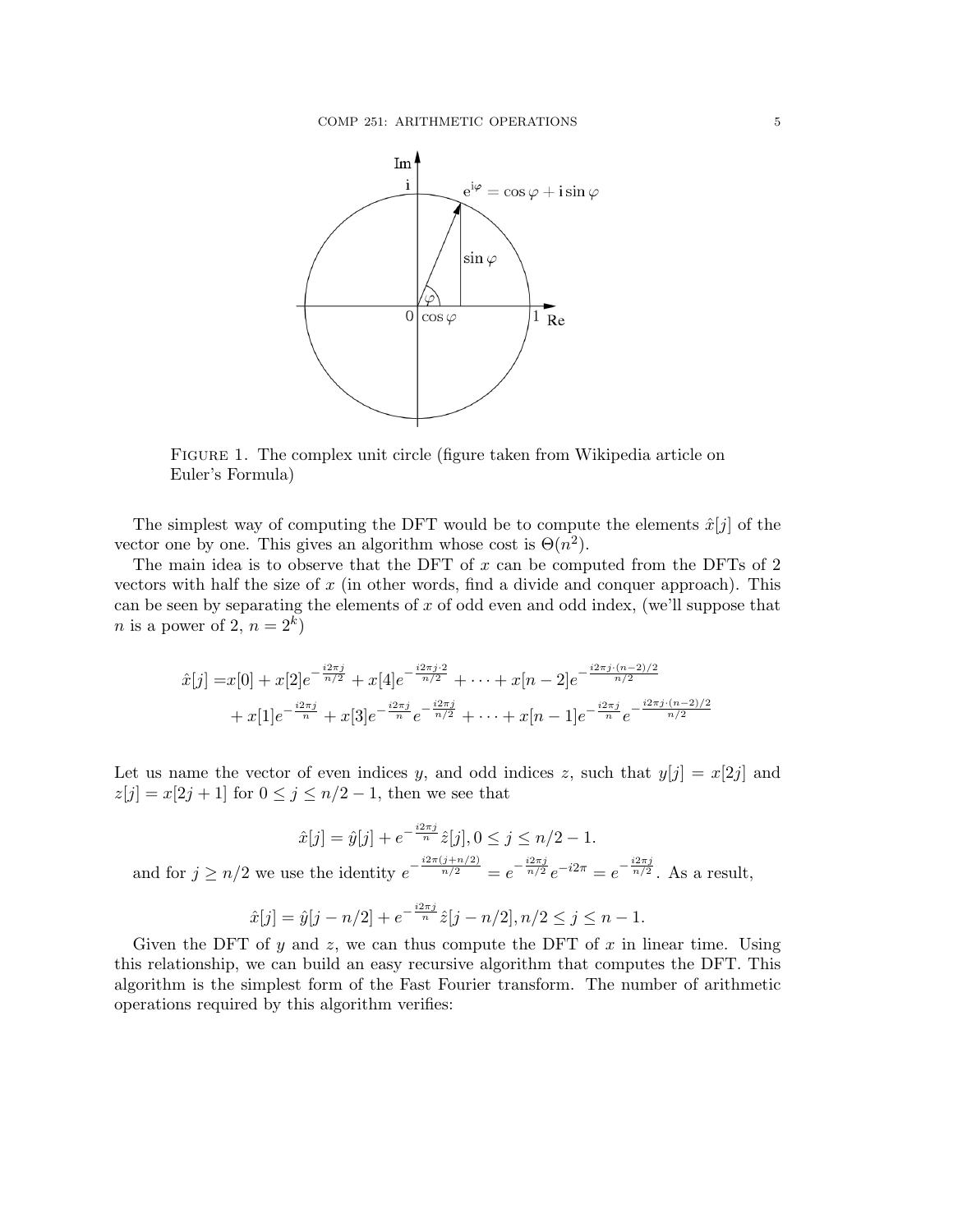#### 6 OMAR FAWZI

$$
T(n) = 2T(n/2) + \Theta(n).
$$

This is exactly the same recurrence relation as merge sort, we conclude that  $T(n)$  $\Theta(n \log n)$ .

2.3.3. Link to multiplication. Now let us get to the link between the Fourier transform and multiplication, more precisely polynomial multiplication.

Recall polynomial multiplication, if  $P = p_0 + p_1X + \cdots + p_{n-1}X^{n-1}$  and  $Q = q_0 + q_1X +$  $\cdots + q_{n-1}X^{n-1}$ , then by letting  $p_j = q_j = 0$  for  $j \geq n$ ,

$$
PQ = p_0q_0 + (p_0q_1 + p_1q_0)X + \cdots + \sum_{0 \le k \le j} p_kq_{j-k}X^j + \cdots + q_{n-1}p_{n-1}X^{2n-2}.
$$

We can define the polynomial multiplication problem as follows: Polynomial multiplication

- Input: Polynomials P and Q of degree at most  $n-1$ , represented by their coefficients  $(p_0, p_1, \ldots, p_{n-1})$  and  $(q_0, q_1, \ldots, q_{n-1})$ .
- Output: PQ represented by the list of its coefficients  $(c_0, c_1, \ldots, c_{2n-2})$ .

Note that if we let the coefficients  $p_i$  and  $q_i$  be digits (i.e. having value  $\leq 9$ ) and replace X by 10, then the representations of  $P$  and  $Q$  by their coefficients are exactly the decimal representation of the corresponding number  $P(10)$  and  $Q(10)$ . Moreover, in this case, the coefficients of PQ almost make up the decimal representation the product  $P(10) \times Q(10)$ . The only difference is in the carry. In fact the coefficients  $\sum_{0 \leq k \leq j} p_k q_{j-k}$  of PQ may be greater than 9. But we can see that integer multiplication and polynomial multiplication are related, and that polynomial multiplication is likely to be easier, as we don't have to care about carries.

Now we try to use FFT to obtain a fast algorithm for polynomial multiplication. One trick is to change representation, we want a representation of polynomials for which it is easy to multiply two representations. Remember that a polynomial may be determined in other ways. For example, a polynomial P of degree at most  $n-1$  is completely determined by the values it takes on n (or more) distinct numbers  $a_0, \ldots, a_{n-1}$  (if you don't remember this fact, it comes from the fact that a polynomial of degree  $n-1$  cannot have more than  $n-1$  zeros). So P can be represent as well with the list  $(P(a_0), P(a_1), \ldots, P(a_{n-1}))$ . Now observe that if we fix the values  $a_0, \ldots, a_m$ , and represent our polynomials of degree less than  $n-1$  in this way, multiplication is very easy. In fact, the representation of  $PQ$  is simply

$$
PQ(a_j) = P(a_j) \cdot Q(a_j)
$$

which only requires a linear number of operations in  $m$ . Note that we will have to choose m to be at least  $2n-1$ , so that the product PQ is completely determined. But this is still linear in *n*.

So our strategy to multiply polynomials  $P$  and  $Q$  given in standard representation (with coefficients) will be to evaluate the polynomials  $P$  and  $Q$  in  $2n$  well chosen points of the